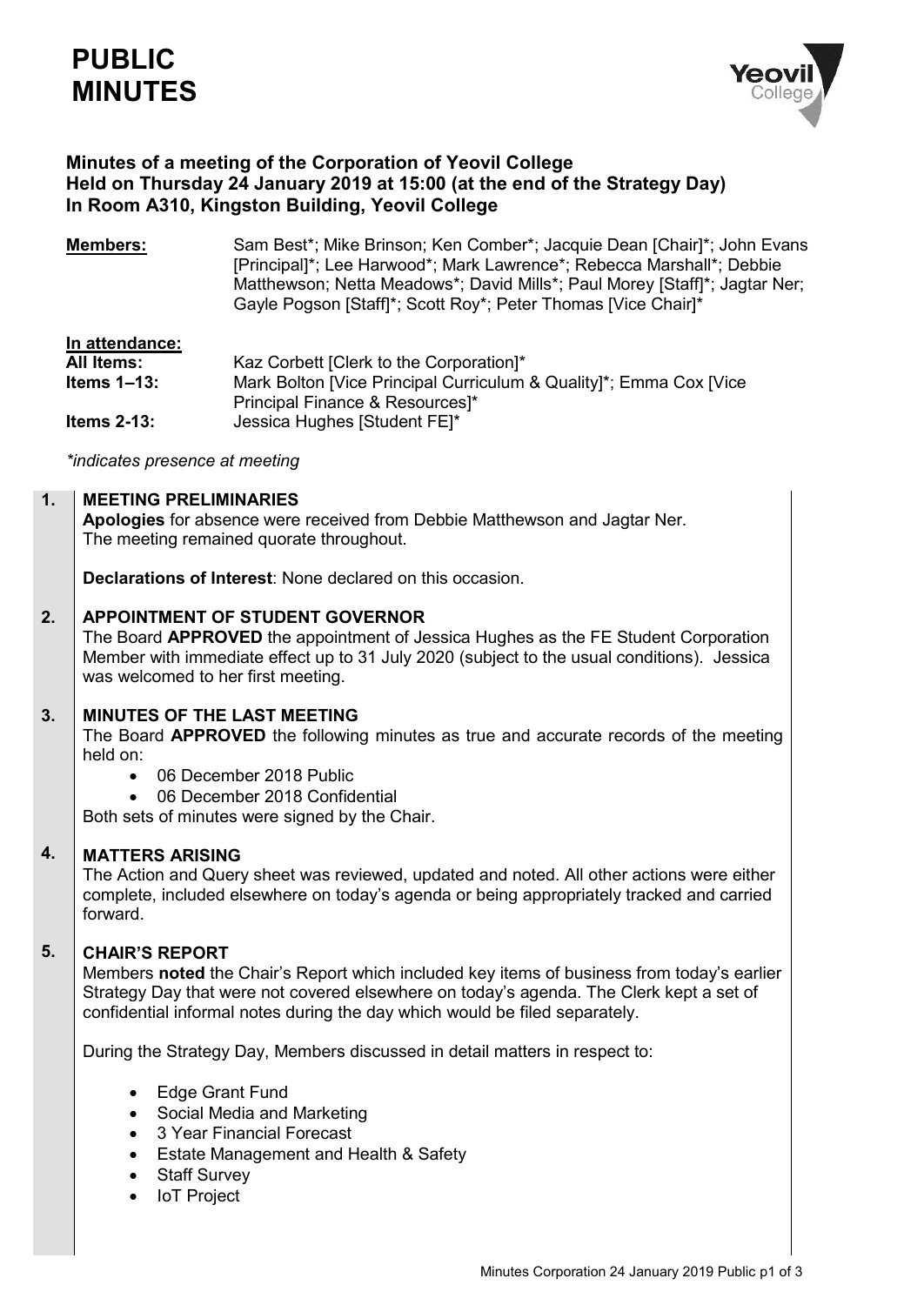|     | Key discussions and recommendations made in respect to the above are recorded<br>separately in a confidential set of minutes.                                                                                                                                                                                                                                                                                                                                                                                                                                                                                                                                                                                                                                                                                                                                                                                               |                                              |
|-----|-----------------------------------------------------------------------------------------------------------------------------------------------------------------------------------------------------------------------------------------------------------------------------------------------------------------------------------------------------------------------------------------------------------------------------------------------------------------------------------------------------------------------------------------------------------------------------------------------------------------------------------------------------------------------------------------------------------------------------------------------------------------------------------------------------------------------------------------------------------------------------------------------------------------------------|----------------------------------------------|
| 6.  | <b>FINANCIAL UPDATE</b><br>Finances had been the subject of key discussions at today's strategy session, as the Board<br>had rigorously reviewed the 3 Year Financial Forecast as detailed in the Confidential<br>Minutes.                                                                                                                                                                                                                                                                                                                                                                                                                                                                                                                                                                                                                                                                                                  |                                              |
|     | The Board noted the December 2018 Management Accounts in addition to noting a verbal<br>update from the Vice Principal Finance and Resources. Significant variances of +/- £25k<br>against budget were highlighted and explained in detail. Particular reference was made to:<br>• EPA Cost Reduction<br><b>Premises Savings</b><br>$\bullet$                                                                                                                                                                                                                                                                                                                                                                                                                                                                                                                                                                               |                                              |
| 7.  | <b>PRINCIPAL'S REPORT</b><br>The Corporation noted the Principal's Report. On this occasion there was particular<br>emphasis upon:<br><b>Happy New Year</b><br>New Ofsted Role<br>$\bullet$<br><b>New Staff</b><br>$\bullet$                                                                                                                                                                                                                                                                                                                                                                                                                                                                                                                                                                                                                                                                                                |                                              |
|     | In Year Progress<br>$\bullet$<br>The Principal noted some incompatibility between the attendance data and retention data<br>within the report; high retention rates but some issues with attendance. He explained the<br>process to resolve this contradiction including the appointment of a replacement MIS<br>manager. Given the significant importance of the position of MIS Manager, the Board asked<br>for this role to be noted as a potential 'single point of failure'. An update on this matter would<br>be provided at the March meeting.                                                                                                                                                                                                                                                                                                                                                                       | <b>Board</b>                                 |
|     | The Board then noted the updated Operating Statement for 2018/19.                                                                                                                                                                                                                                                                                                                                                                                                                                                                                                                                                                                                                                                                                                                                                                                                                                                           |                                              |
| 8.  | <b>TEACHING AND LEARNING</b><br>The Vice Principal Curriculum & Quality informed the Board that the third cycle of<br>Underperforming Course Panels had been completed this week. These panels will be<br>discussed in detail at the next meeting of the Quality and Assurance Committee on 7<br>February.                                                                                                                                                                                                                                                                                                                                                                                                                                                                                                                                                                                                                  |                                              |
| 9.  | <b>BUILDING STRATEGY UPDATE</b><br>The Head of Estates gave a detailed presentation to the Board earlier in the day; highlighting<br>key maintenance completed over the last year and planned works for the coming year. The<br>Board would like to receive an update on works completed and outstanding at its May<br>meeting.                                                                                                                                                                                                                                                                                                                                                                                                                                                                                                                                                                                             | <b>Head of</b><br><b>Estates / VP</b><br>F&R |
| 10. | <b>LEGAL, POLICY and REGULATORY MATTERS</b><br><b>Governors/Directors Annual Safeguarding Audit</b><br>The Board were pleased to note that the College had passed this Audit with a score of 96%.<br>The Lead Governor Safeguarding informed the Board that the recommendations suggested<br>to score the additional 4% were now being implemented.                                                                                                                                                                                                                                                                                                                                                                                                                                                                                                                                                                         |                                              |
|     | <b>Safeguarding and Equality &amp; Diversity (SED)</b><br>The Board noted a verbal update on Safeguarding and E&D presented by the VP<br>Curriculum & Quality and Lead Governor Safeguarding. Particular points noted included:<br>Staff have reported some instances of members of the public becoming intimidating<br>when asked to leave site. The VP C&Q explained that Staff have been encouraged<br>to approach any person not wearing a lanyard, which has improved site security in<br>general. One member questioned if this was putting Staff at risk, and another asked<br>if the CCTV system was reliable. The VP C&Q assured the Board that unpleasant<br>instances were in the absolute minority. If members of Staff felt uncomfortable or<br>intimidated they should withdraw from the situation and seek support from another<br>Staff member. The Police have been called to remove unwanted persons when |                                              |